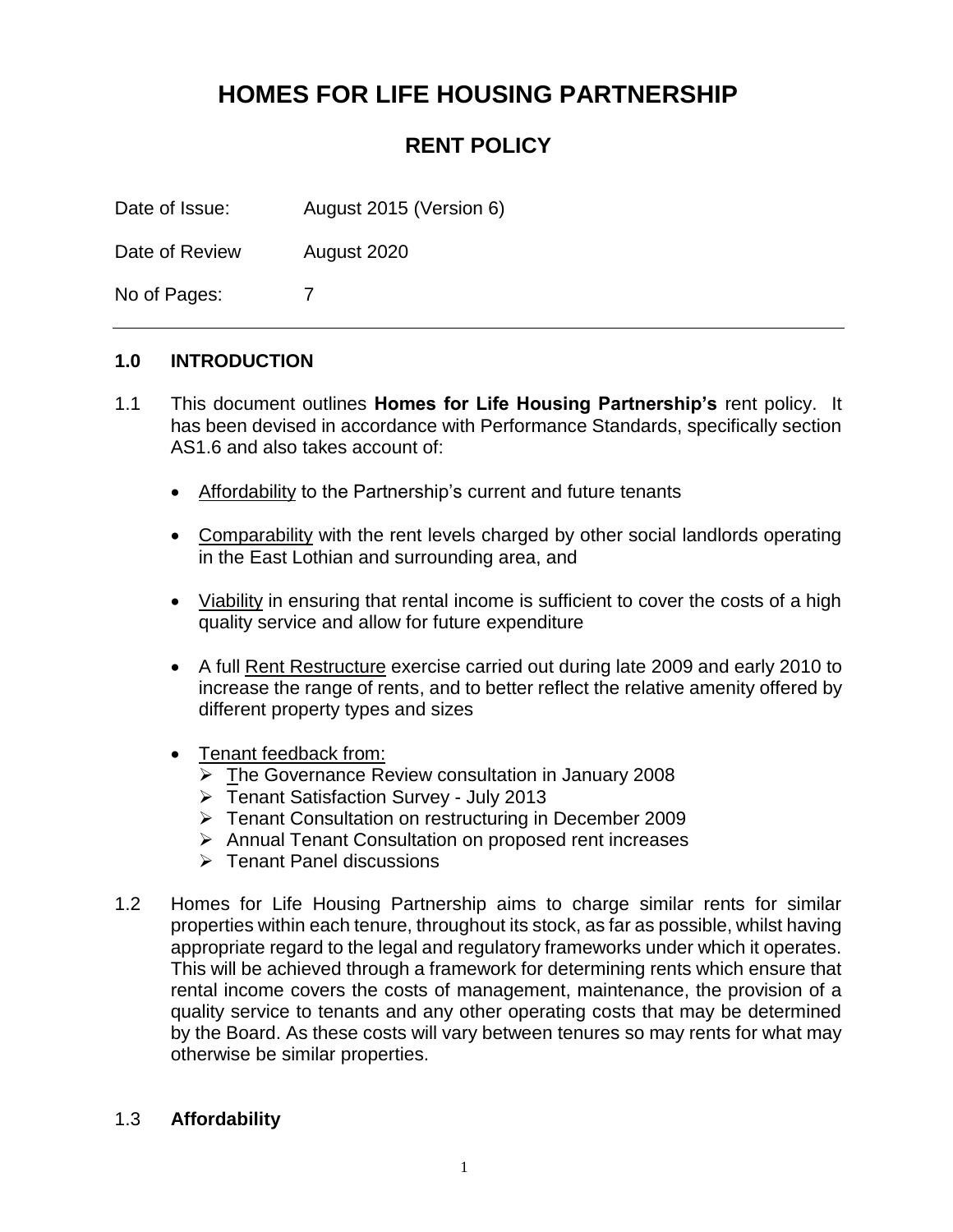As Homes for Life Housing Partnership will be providing homes for people with a range of different needs and means, affordability is a key issue. The SFHA's definition of affordability is that no household where either the tenant and/or his/her partner is working more than 16 hours per week should qualify for Housing Benefit apart from in exceptional circumstances. This measure allows the Partnership to carry out a meaningful assessment of affordability as it is able to access this information.

#### 1.4 **Comparability**

" Good Practice recommends that comparisons be made with rents of other social landlords as a feature of rent policy.It should be noted however that comparisons between social landlords can be flawed, due to varying rent review times and other factors such as the amenity value of the property. Comparison has been restricted to equivalent properties for other RSL general needs stock within East Lothian.

**See Appendix B for the most recent comparisons**

1.5 In assessing comparability however, it should be noted that Homes for Life Housing Partnership tenants have not historically been levied separate service charges as a supplement to their rent, whereas both Castle Rock and East Lothian Housing Association have. The company notes current differentials, and will continue to monitor comparability by reference to published Scottish Housing Best value Network information, the Scottish Housing Regulator and with other Registered Social Landlords active in the area.

#### **2.0 RENT REVIEW**

- 2.1 Homes for Life Housing Partnership support the SFHA definition of affordability, and will review affordability to tenants as part of each rent review.
- 2.2 Rents will be reviewed annually and will be increased by the minimum required to ensure that costs are covered, taking into account the Company's expenditure over the previous year, planned expenditure over this and future years, as well as anticipated changes in costs over the coming year.
- 2.3 Rent reviews had previously been based on RPI and limited to RPI +1%, unless in exceptional circumstances. Since our original Rent Policy was set the Government has moved away from the use of RPI (Retail Prices Index) or RPIX (RPI minus mortgages) as an indicator of inflation and now uses CPI (Consumer Prices Index). Experience has shown that all of these indicators fluctuate widely, and that inflation over the previous year does not provide an accurate estimate of inflation over the coming year or real cost increases to the Company. We will therefore use a more comprehensive approach, taking account of a number of different indicators to set annual increases - by looking at public indicators of recent inflation, and publicly available financial forecasts for the coming year, as well as our own experience, financial projections and business planning.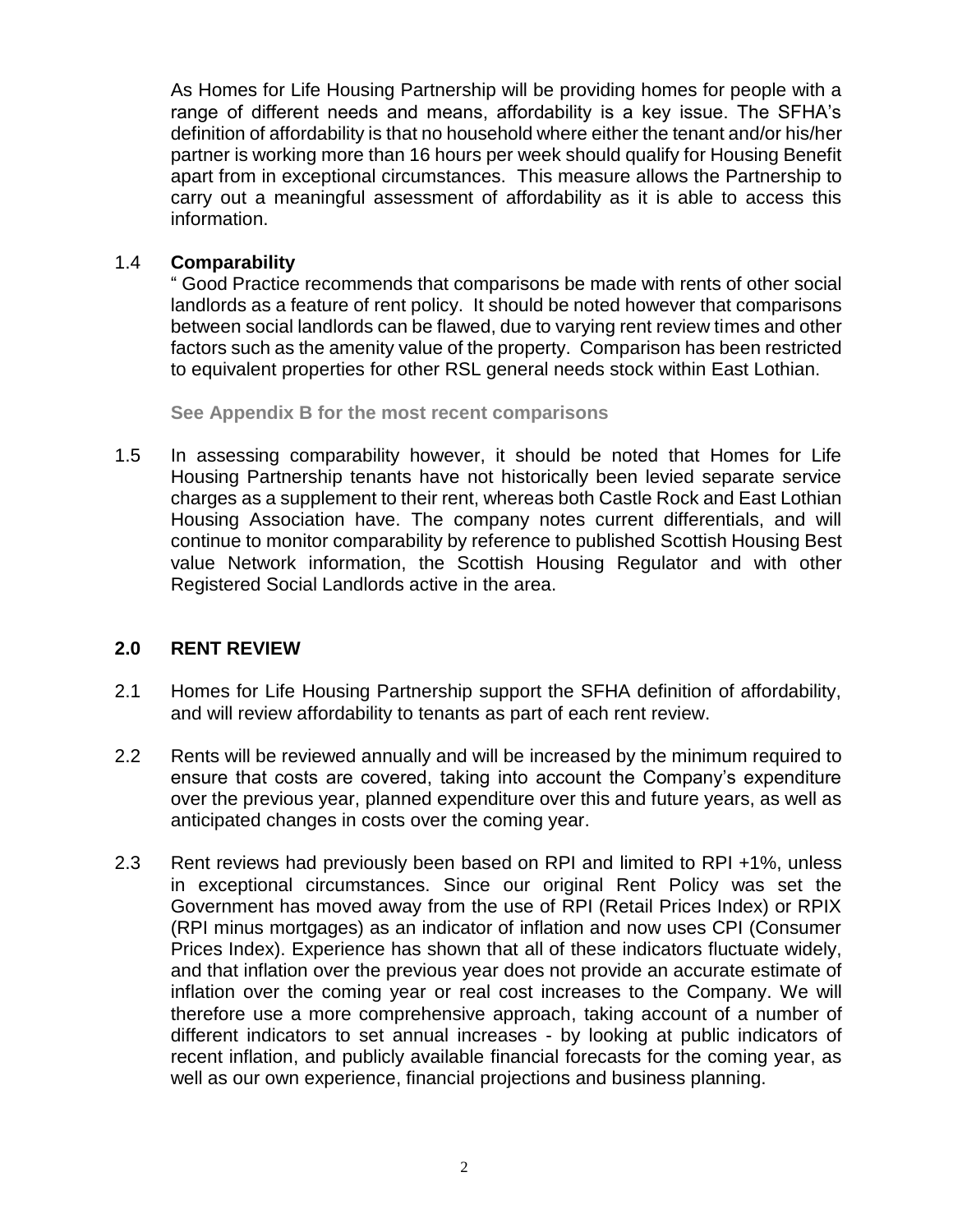- 2.4 Tenants will be given one month's written notice of the proposed rent increase, with any changes coming into effect from 1<sup>st</sup> April.
- 2.5 In line with the tenant participation requirements of the Housing (Scotland) Act 2001, all rent reviews will be subject to tenant consultation. All feedback will be considered before the Board decide on any Increase.

### **3.0 COSTS TO BE COVERED BY RENTAL INCOME**

3.1 The Company's costs are determined by the budget along with the costs of the provision and maintenance of its properties. These include voids and bad debts, allocations, day-to-day management and repairs, maintenance (reactive, cyclical and planned), loan charges, insurances and all other relevant costs.

## **4.0 RENT SETTING STRUCTURE**

- 4.1 The rent setting structure reflects the size and amenity of individual properties and tenure. A points system is used to allow maximum flexibility when considering the required rental income against ensuring affordability. Each property is awarded points based on various attributes including its number of bed spaces, property type, and amenities.
- 4.2 The rent setting structure was comprehensively reviewed, in consultation with tenants, during late 2009 and early 2010.The points to be allocated to individual properties were revised from April 2011, so that rent charges for individual properties would better reflect the amenities they offered. This structure is explained in the Rent Assessment Sheet included at Appendix A.

## **5.0 CALCULATION OF RENTS**

#### **New Build/Refurbished Properties**

- 5.1 Rent levels for individual properties will be calculated as follows:
- Points will be added for Property size (base number of points based on number of bed spaces) and Property type. Points are then added or deducted to this figure, as applicable for the property's various attributes. Each of these points has a current monetary value of 0.8534p pence per week. This monetary value per point may change at each rent review.

5.2 As worked examples: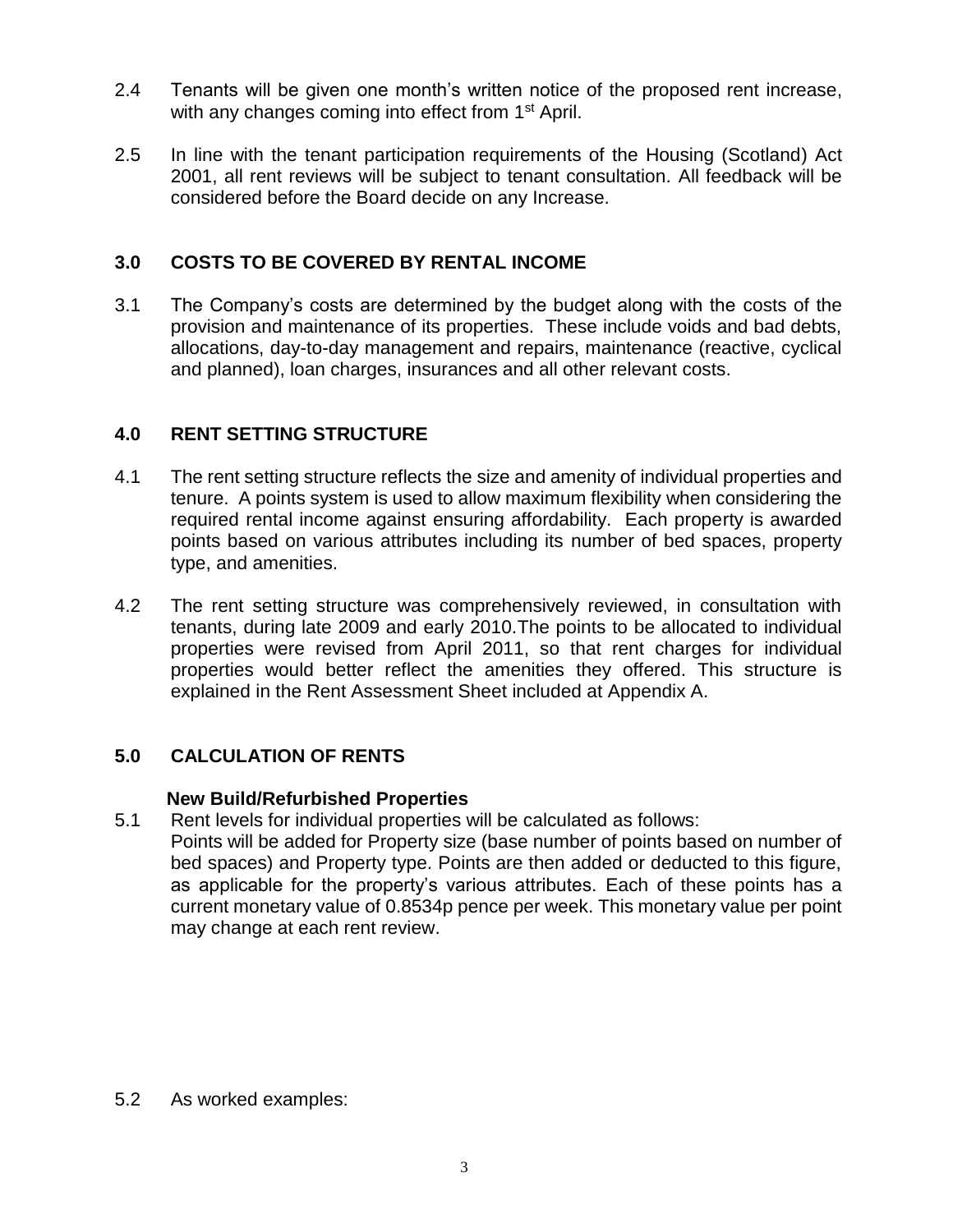5.2.1 **Example 1 -** 1 bedroom flat with shared entrance, no shower but with ex curtilege parking personal space

|                             | <b>Points</b> |                               |
|-----------------------------|---------------|-------------------------------|
| A. Property Size            | 89            | 2 person 2 apt                |
| <b>B. Property Type</b>     |               | Flat                          |
| C. Additions                | +1            | Ex-curtilege personal parking |
| D. Deductions               | -2            | No shower                     |
| Total                       | 88            |                               |
| $88 X 0.8534$ = weekly rent | £75.10        |                               |

#### 5.2.2 **Example 2** – 2 bedroom 4 person house with driveway, extra WC and no shower

|                                  | <b>Points</b> |                         |
|----------------------------------|---------------|-------------------------|
| A. Property Size                 | 100           | 4 person 3 apt          |
| <b>B.</b> Property Type          | $+4$          | Semi house              |
| C. Additions                     | +4            | Driveway and extra w.c. |
| D. Deductions                    | -2            | No shower               |
| Total                            | 106           |                         |
| 106 X 0.8534= weekly rent £90.46 |               |                         |

#### **Ex East Lothian Council properties and Rent Convergence**

- 5.3 As well as developing new build or refurbished properties the company has acquired vacant houses from East Lothian Council.
- 5.4 Initially when setting rents for these properties, account was taken of the material differences in age, condition and amenity from the company's new or refurbished stock and of the rents set by East Lothian Council for adjacent properties. Accordingly, rents for these were set at the mid point between the Council rent for an equivalent property and the rent calculated for that property under the then points system and rent calculation mechanism.
- 5.5 Rents for these Ex East Lothian Council properties were on average almost 50% lower than our equivalent new build properties. During 2010 the Company committed to spending approximately £500,000 on major improvements and enhancements to the Trickle transfer properties. Once this upgrading work was complete it would not have been justifiable for the rents for these properties to remain so low while benefiting from generous space standards, desirable locations and more efficient heating systems - particularly in comparison to our similar new build properties. However, it would have required on average a weekly increase of £22.82 to bring these rents in to line, which was not considered viable.
- 5.6 After full consultation, the Company implemented an initial one off 10% increase for modernised Ex East Lothian Council properties, as part of the rent setting restructure outlined at 4.2 above, as well as the same 2% increase for 2010/2011 implemented for all other properties. Future increases will be held to not more than 2% above the agreed increase across our new-build stock. This will bring rent gradually into line over a period of up to 15 years.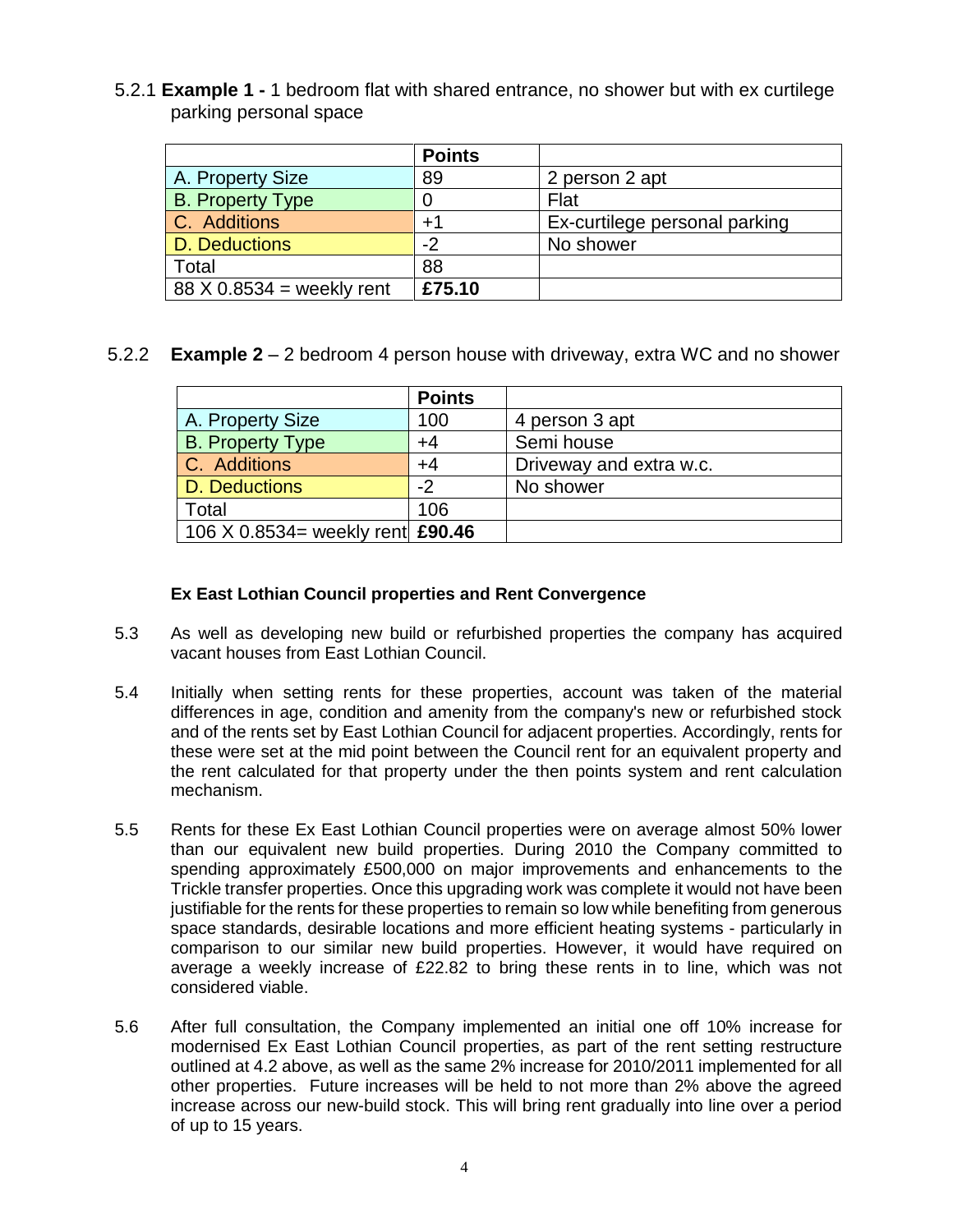5.7 In November 2011, the Board also agreed that for any future relets of modernised Ex East Lothian Council properties, rents should be increased prior to relet to the full rent for equivalent own build properties as calculated under this policy.

#### **6.0 IMPLEMENTATION**

6.1 The rent policy (and points system) will apply to all new properties coming into management and all projects at development stage.

#### **7.0 SERVICE CHARGES**

- 7.1 Historically, the Partnership has provided tenants with a range of services, such as landscape maintenance, general upkeep of common areas and the provision and maintenance of controlled entry systems, and these costs have been divided equally amongst all tenants. There have therefore been no separately identified service charges.
- 7.2 It may be that the Company will review the charging structure for these types of service at some point in the future; however, this is not considered necessary at the moment. Any proposed changes would be subject to consultation with tenants.

#### **8.0 CONCLUSION**

8.1 The Board will review this rent policy annually, to take account of rent reviews. Not withstanding such interim review the appropriateness of the policy will be reviewed in full not less than once every 5 years.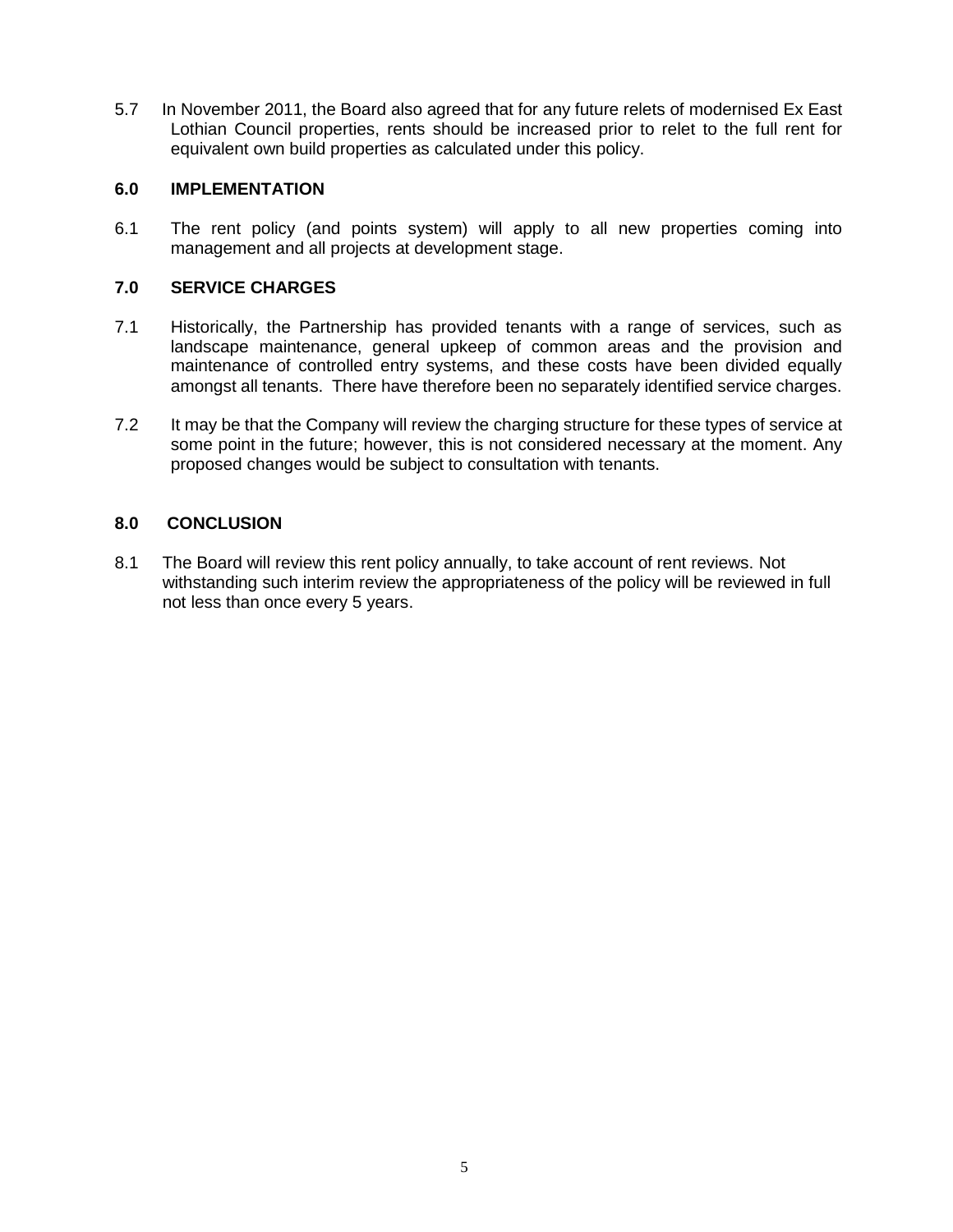## **Rent Assessment Sheet Appendix A**

| A. Property Size – Points (only one per property) |                    |
|---------------------------------------------------|--------------------|
| <b>Number of bed spaces</b>                       | <b>Base points</b> |
| 1 Person                                          | 86                 |
| 2 person                                          | 89                 |
| 3 person                                          | 97                 |
| 4 person (2 bed)                                  | 100                |
| 4 person (3 bed)                                  | 101                |
| 5 person                                          | 102                |
| 6 person                                          | 104                |

| <b>B.</b> Property type Additions (only one per property) | points                           |      |
|-----------------------------------------------------------|----------------------------------|------|
| <b>House</b>                                              | Detached                         | $+6$ |
|                                                           | Semi-detached                    | $+4$ |
|                                                           | End terraced                     | $+4$ |
|                                                           | Mid-terraced                     | $+3$ |
| <b>Flat</b>                                               | Individual entrance              | $+2$ |
|                                                           | Common stair shared secure entry | 0    |
|                                                           | Front and back door              | +1   |

| <b>C.</b> Additions (as applicable)     |           | points | <b>D. Deductions (as applicable)</b> |         | points |
|-----------------------------------------|-----------|--------|--------------------------------------|---------|--------|
| Flats with front & rear doors           | $+1$      |        | No Double glazing                    | $-2$    |        |
| $+1$<br>Dining Kitchen, Separate Dining |           |        | No separate kitchen                  | Up      |        |
| Area / Room                             |           |        |                                      | to $-3$ |        |
| Additional w.c.                         | $+2$      |        | Partial double glazing               | $-1$    |        |
| small<br>En suite shower room (or       | $+4$      |        | No central heating*                  | $-3$    |        |
| additional bathroom)<br>large           | $+6$      |        |                                      |         |        |
| In curtilege driveway                   | $+2$      |        | Partial central heating only         | -1      |        |
| parking<br>Ex-curtilege<br>personal     | $+1$      |        | No on site parking                   | $-2$    |        |
| space                                   |           |        |                                      |         |        |
| Garage                                  | $+4$      |        | No shower                            | $-2$    |        |
| Sunroom                                 | $+2$      |        | No storage facilities                | $-2$    |        |
| Additional features or                  | Up        |        | Flat with no access to               | $-2$    |        |
| exceptional development<br>to           |           |        | communal amenity area                |         |        |
| costs                                   | $+10$     |        |                                      |         |        |
| Total                                   | $\ddot{}$ |        | Total                                |         |        |

To assess your weekly rent you will need to add points from :

A. Property Size and **B. Property Type** then add or deduct points from C or from D and multiply the final total points by 0.69pence at 2009, by 0.7038p at 2010, by 0.7270p at 2011, by 0.7611p at 2012, by 0.7823p at 2013**,** by 0.8019 per point 2014. By **0.8354 per point at April 2015** to give the total weekly rent. The Monthly rent = Weekly rent x 52  $\div$  12 per point. The Monthly rent = Weekly rent x 52  $\div$  12